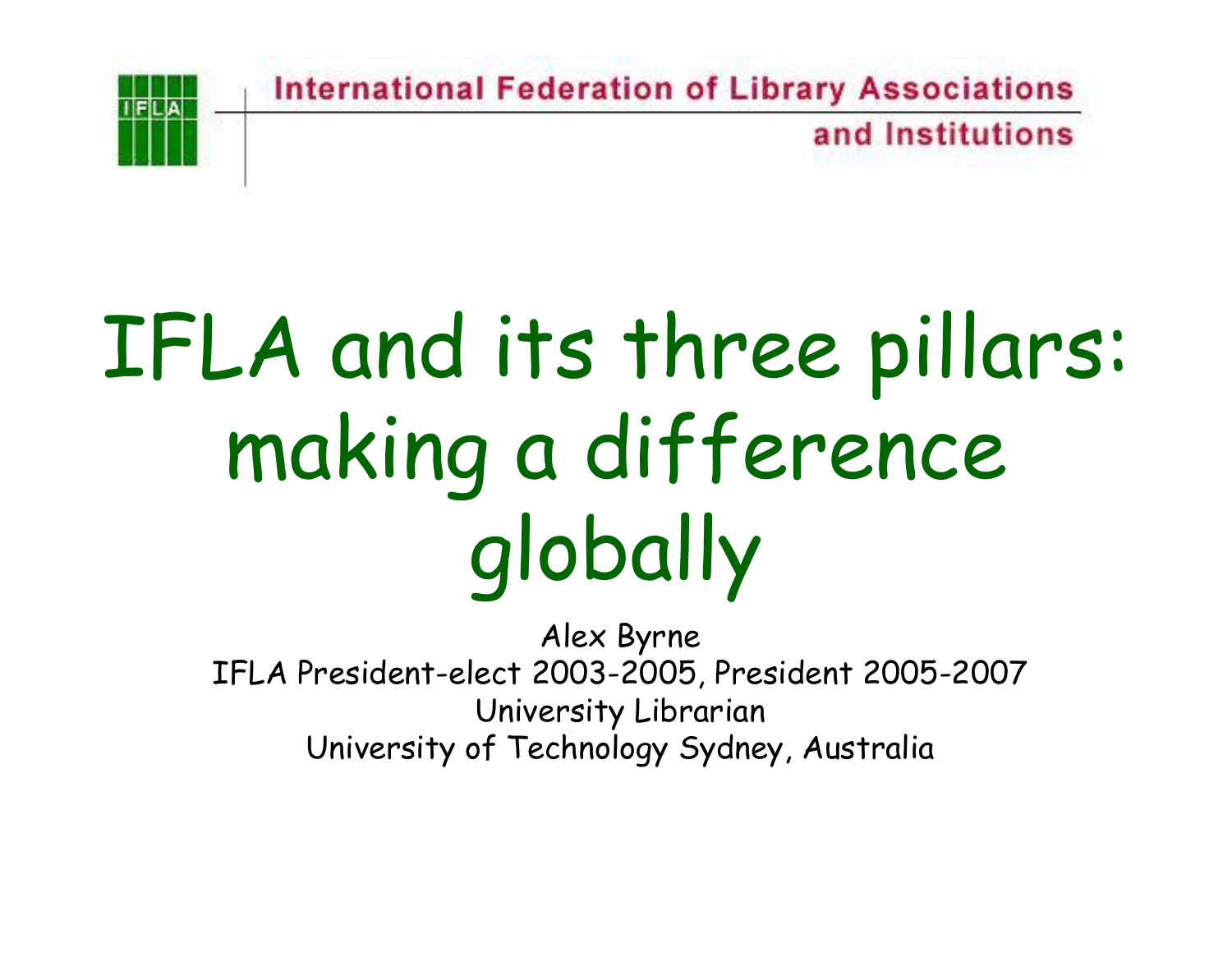and Institutions

### IFLA's Three Pillars

s

o

c

i

e

 $\boldsymbol{\mathcal{f}}$ 

y

• Libraries and information services serve society by preserving memory, feeding development, enabling education & research, and supporting international understanding & community well being.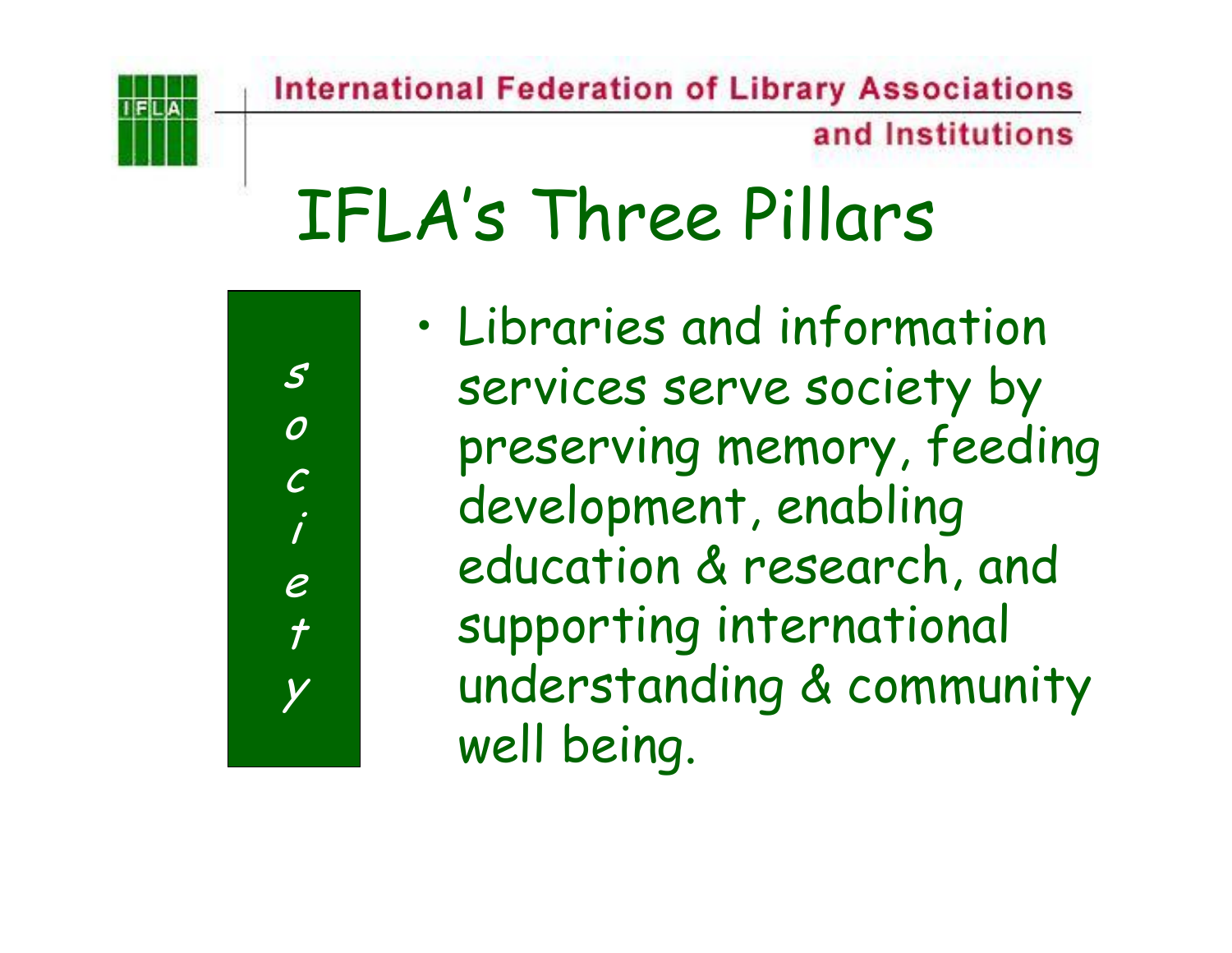#### and Institutions

## IFLA's Three Pillars

s o c ie  $\overline{r}$ y IFLA works with partners to address shared priorities:

- – **WSIS** – engagement with the World Summit on the Information Society & other international arenas
- – **Blue Shield** - partnership with International Council of Museums, International Council on Monuments & Sites and International Council on Archives
- – Other important partners include Unesco, the International Publishers' Association and the telecentres movement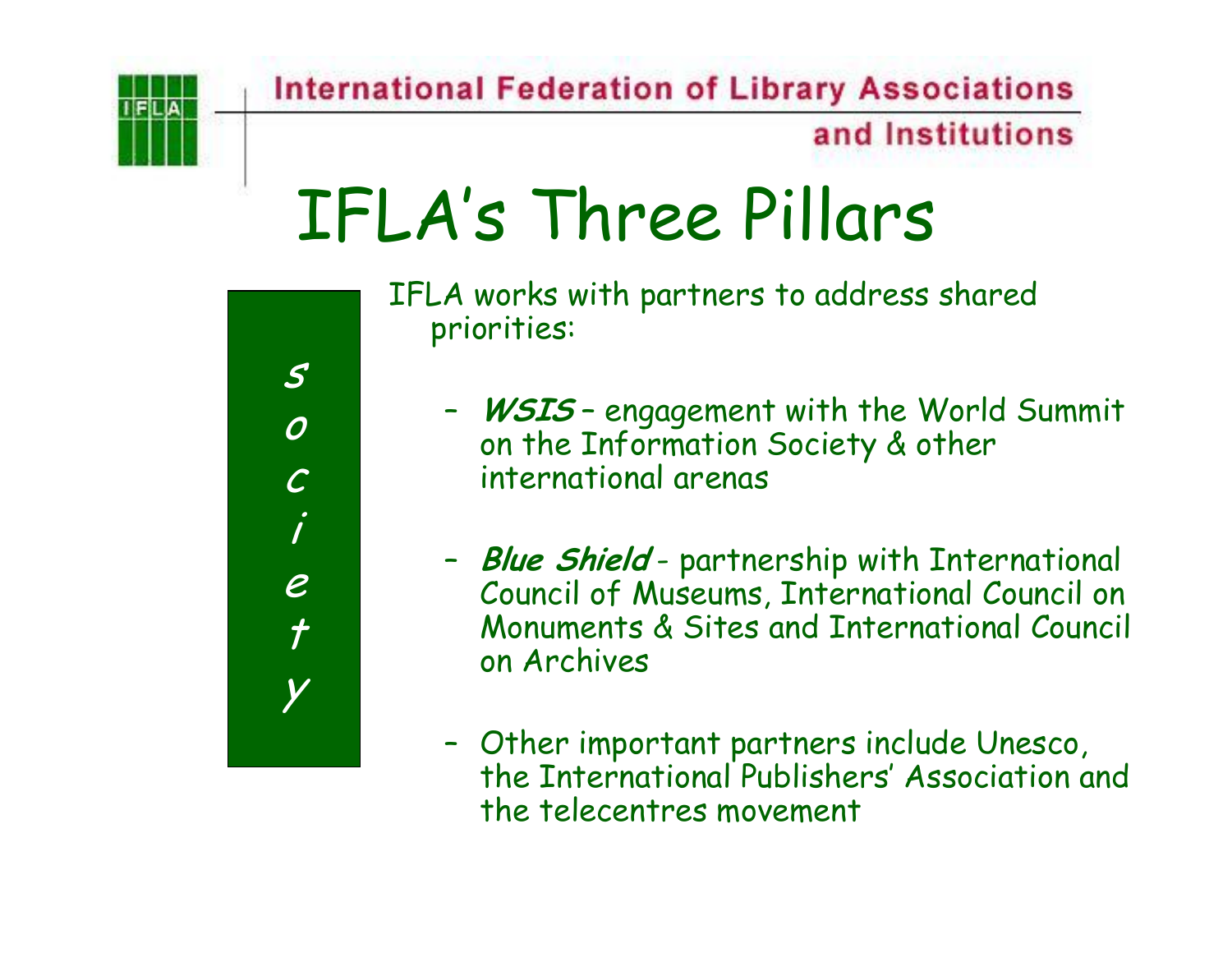and Institutions

### IFLA's Three Pillars



•

 As the global voice for libraries & information services and the profession, IFLA has always been vitally concerned with improving methods, technical means and standards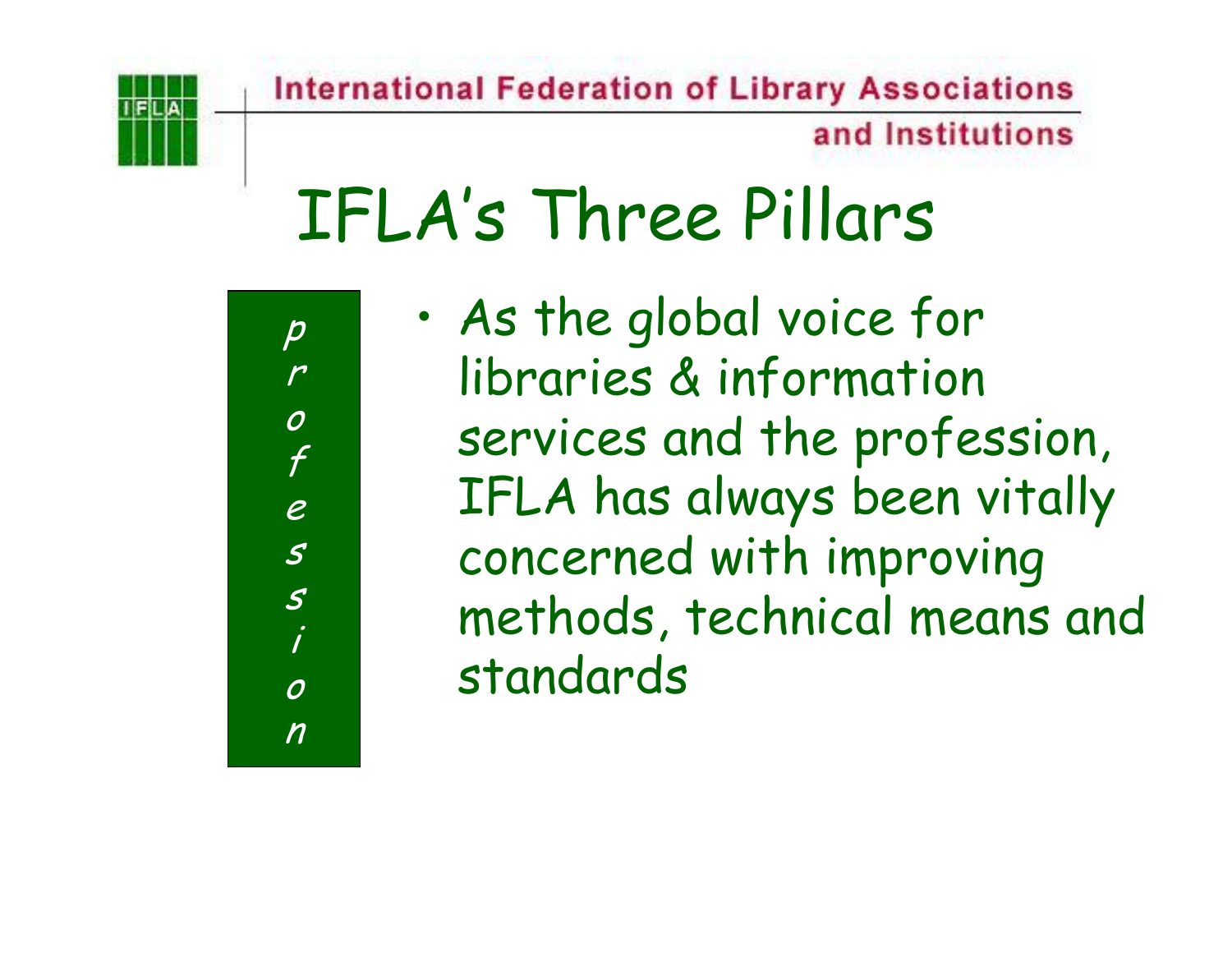and Institutions

### IFLA's Three Pillars



- • IFLA' special programs directed towards professional concerns:
	- – **ALP** - Action for Development through Libraries program
	- – **ICABS** - IFLA-CDNL Alliance for Bibliographic Standards
	- **PAC** Preservation and Conservation
	- –**UNIMARC**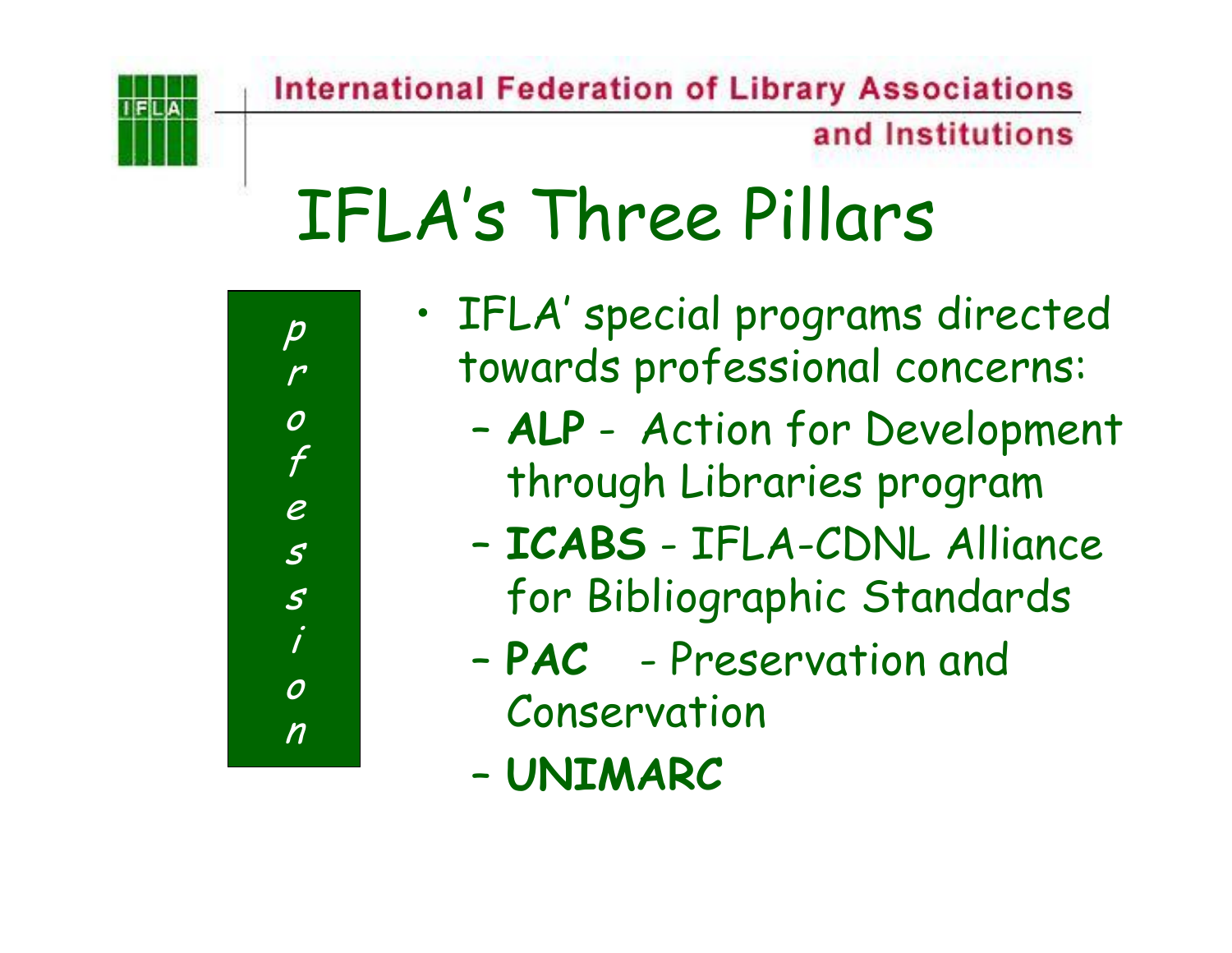and Institutions

### IFLA's Three Pillars

| $\pmb m$                      |
|-------------------------------|
| $\boldsymbol{\mathcal{C}}$    |
| $\pmb m$                      |
| $\overline{b}$                |
| e<br>$\overline{\mathcal{L}}$ |
| $\overline{\mathcal{S}}$      |
|                               |

- • IFLA's membership offers global reach:
	- – 1700 members from 150 countries including national, international & specialist library associations, libraries and information services, corporate partners and individuals
	- IFLA's members contribute time & resources to achieve IFLA's goals to improve libraries & information practice & to serve global society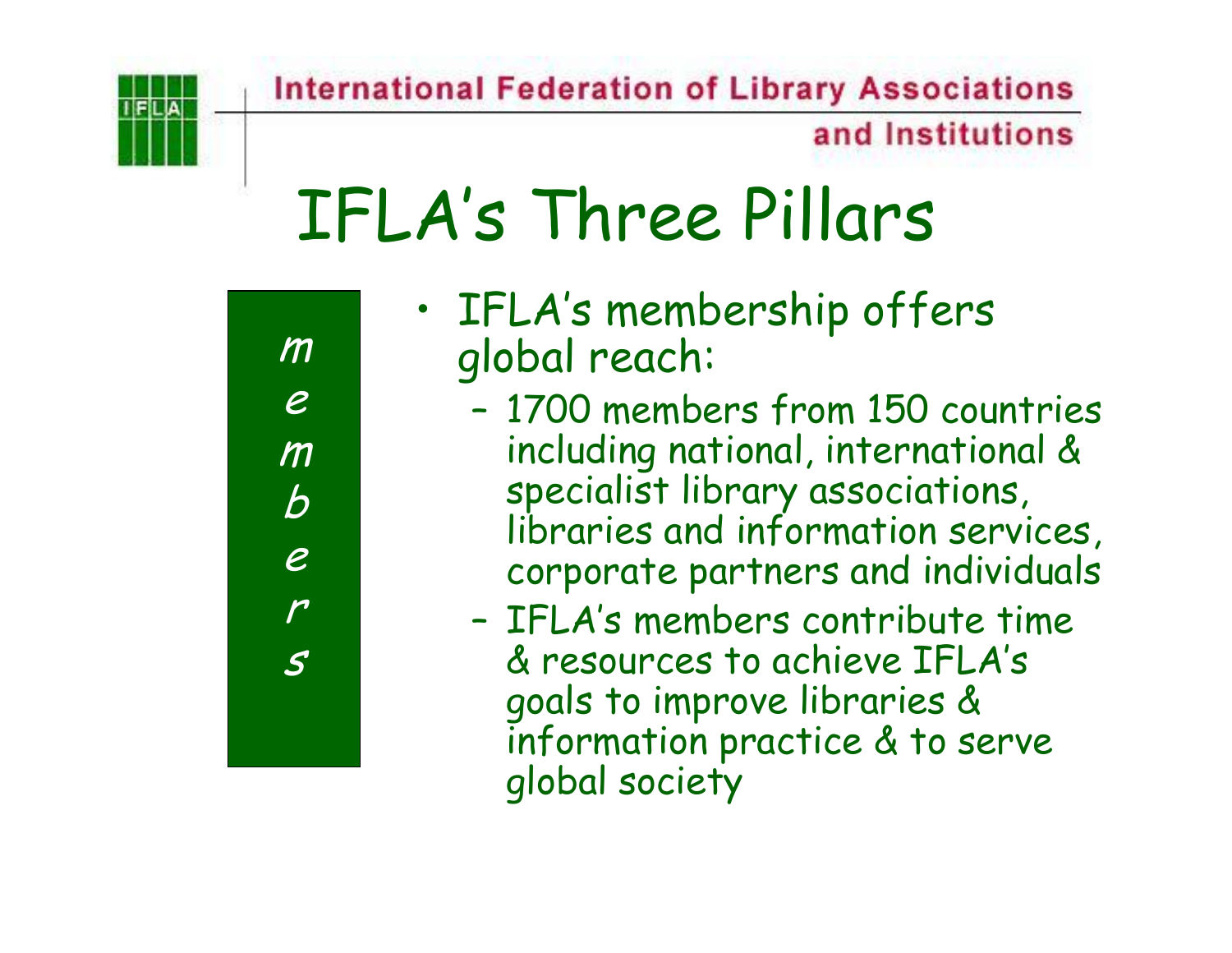

#### and Institutions

#### IFLA's Three Pillars



Globally interdependent, active and engaged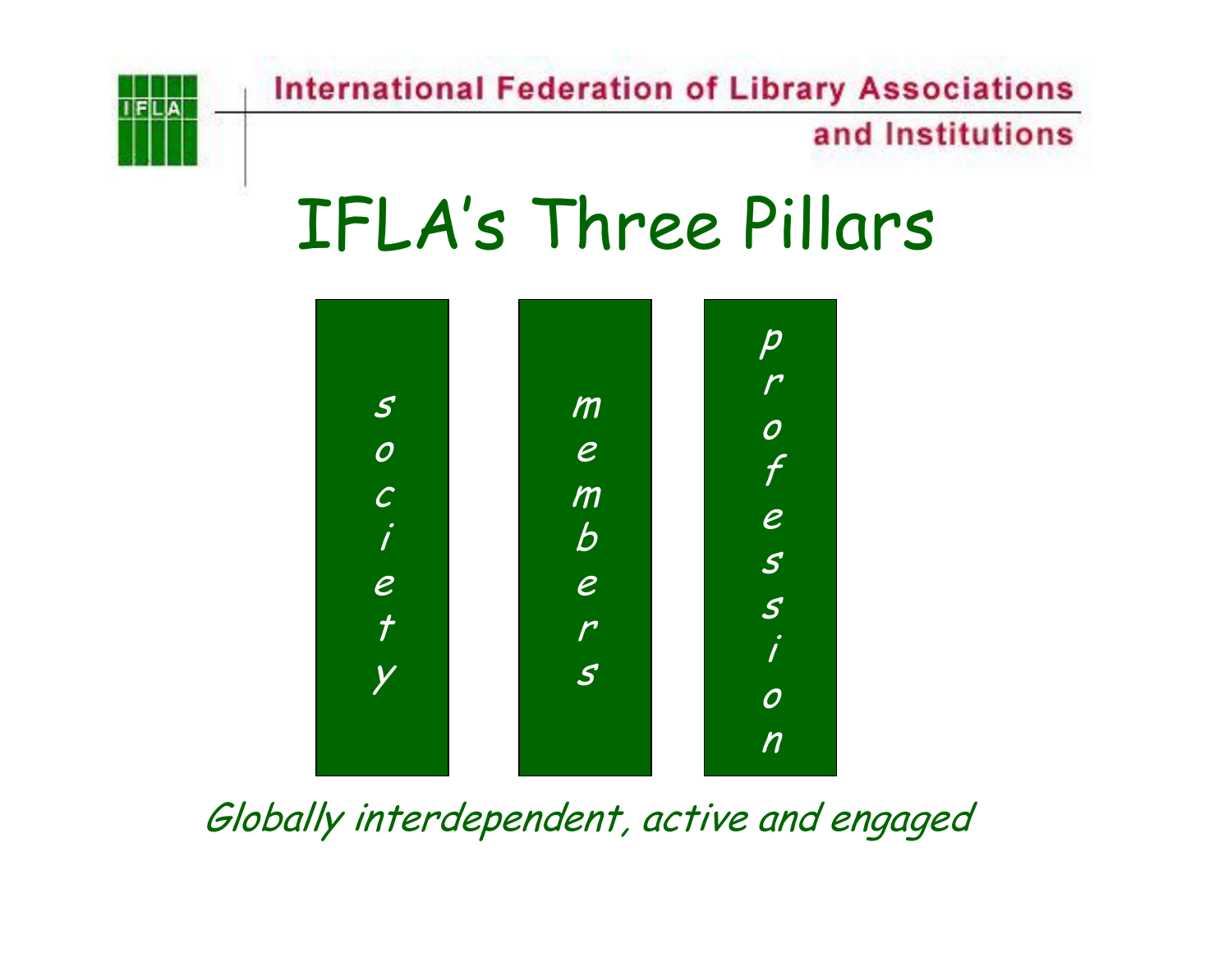

Governance, staff and IFLANET are the key enablers